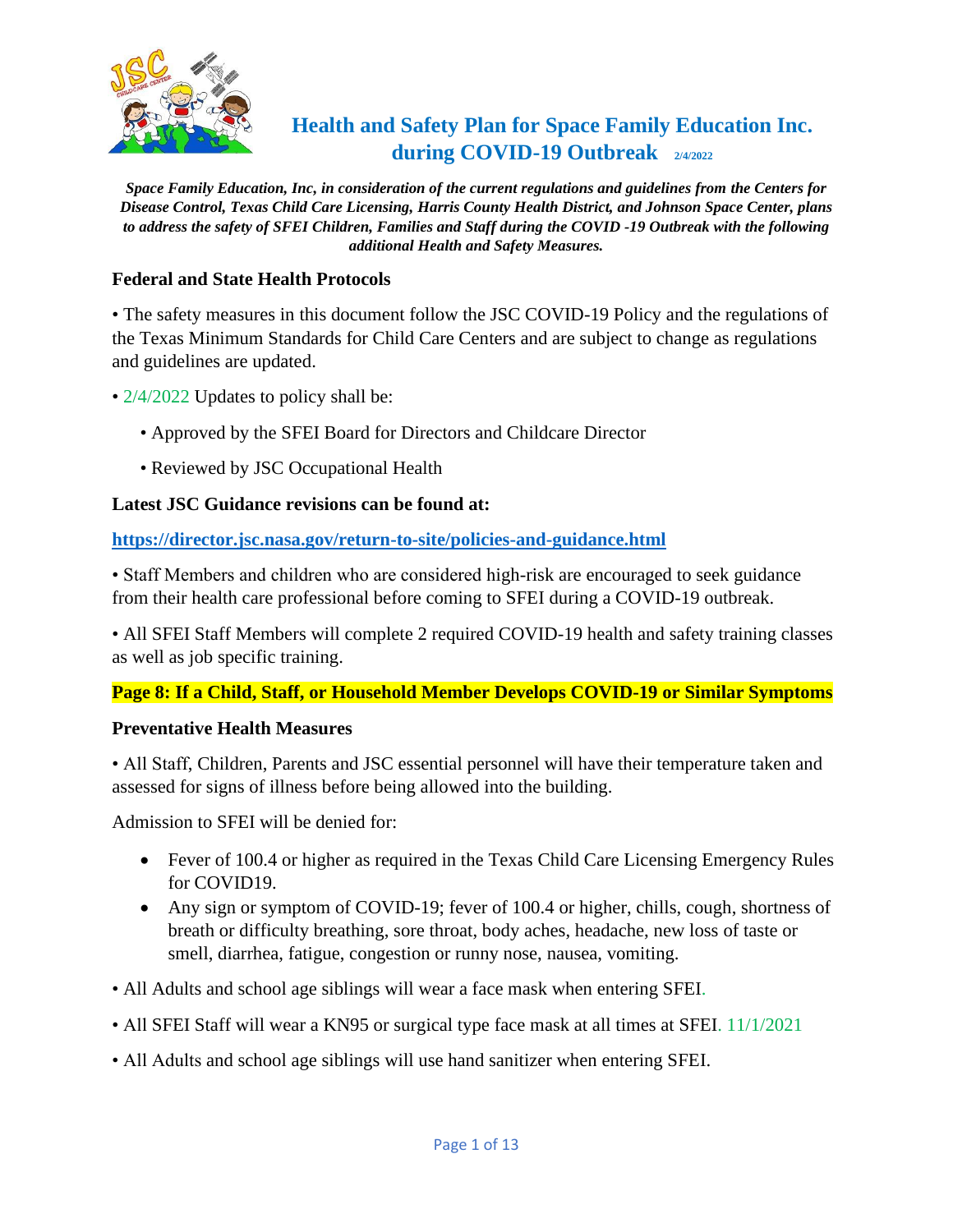## **Preventative Health Measures cont**.

• Parents should spend 5 minutes or less in the building when dropping off and picking up their children.

- Children and staff will wash their hands when they first enter the classrooms
- Children will wash hands before leaving the center at pick up time.

• Before entering SFEI, Teachers, Administrators, Floaters and Kitchen Staff will wear KN95 or surgical masks. SFEI does not require children to wear face coverings.

- o If the Covid-19 data in our area meets the following thresholds, then Teachers, Administrators, Floaters, and Kitchen Staff must wear KN95 masks:
	- Total new cases per 100,000 persons in the past 7 days:  $\geq$ 100 OR
	- **•** Percentage of NAATs that are positive during the past 7 days:  $\geq 10\%$ 11/1/2021

• Kitchen Staff will wear surgical or KN95 masks while preparing and serving meals.

• Children, Teachers, Administrators, Floaters and Kitchen Staff will wash or sanitize their hands before entering and after exiting classrooms.

• Parents must be vigilant in watching for symptoms of illness and keep their children home when the child, parent or anyone in the household is feeling ill.

• Staff Members must not come to work or stay at work when feeling ill. Staff Members who are ill or quarantined will be offered two weeks of emergency paid sick leave.

• Children and Staff Members who become ill while at the center will be separated from well children and staff until they can be sent home. The far corner of the CCC Directors office will serve as the isolation area. Floaters will step in for ill Staff Members until a substitute can be found. The siblings of ill children will also be brought to the office and sent home. 8/2/2021

• In order to control exposure to SFEI children, families and staff, Staff Members and Parents shall comply with any and all state, county or local stay at home and social distancing orders.

## **Social Distancing Strategies**

• When possible, childcare classes will include the same group each day, with the same childcare providers, in the same classroom.

• Festivals, Performances, Holiday Events, Field Trips and Mixed Group Events are modified to meet current occupancy and social distancing guidelines.

• When possible, stagger playground and playroom time to limit interaction with other class groups.

• When possible, at naptime, increase the distance between cots and cribs to 6 feet. Children should be placed head to toe to further reduce the potential for viral spread. Cots and cribs are numbered/labeled for individual use.

• Minimize time standing in lines, keeping children at safe distances apart from each other.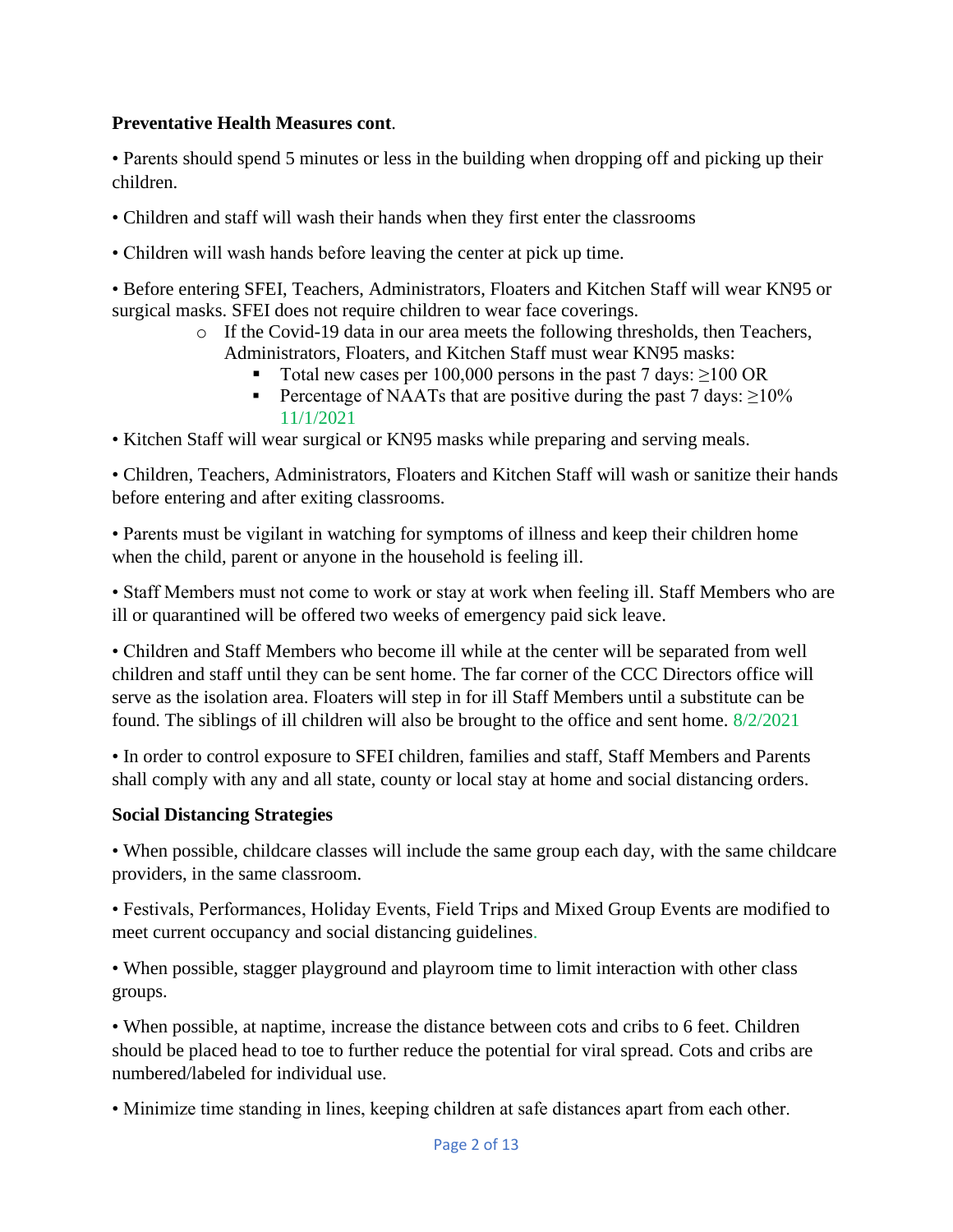## **Social Distancing Strategies cont.**

- Only individual use of water and sensory tables at this time.
- Increase the distance between children during table work.
- Keep learning center groups small.

• Plan activities in the classroom that do not require close physical contact between multiple children.

• All classes will eat all meals and snacks in their classrooms. Each child will be served an individual meal or snack. Second helpings will be served by the teacher. When possible, keep one open seat between each child at mealtimes.

# **Modified Drop In Policy**

- Summer 2022 Drop In children must enroll for an entire month (June and July), and will be placed in age appropriate rooms based when space is available. 2/4/2022
- School Year Drop In child must be the sibling of and live in the same household as a currently enrolled child
- School Year Drop In child will attend the same SFEI classroom as their younger sibling, in Rooms 6-9, provided there is space available
- Drop In child must be in grade 2 or less
- Drop In child must pass SFEI COVID screening and be current on vaccinations
- Parents must request a drop-in spot 2 weeks ahead of time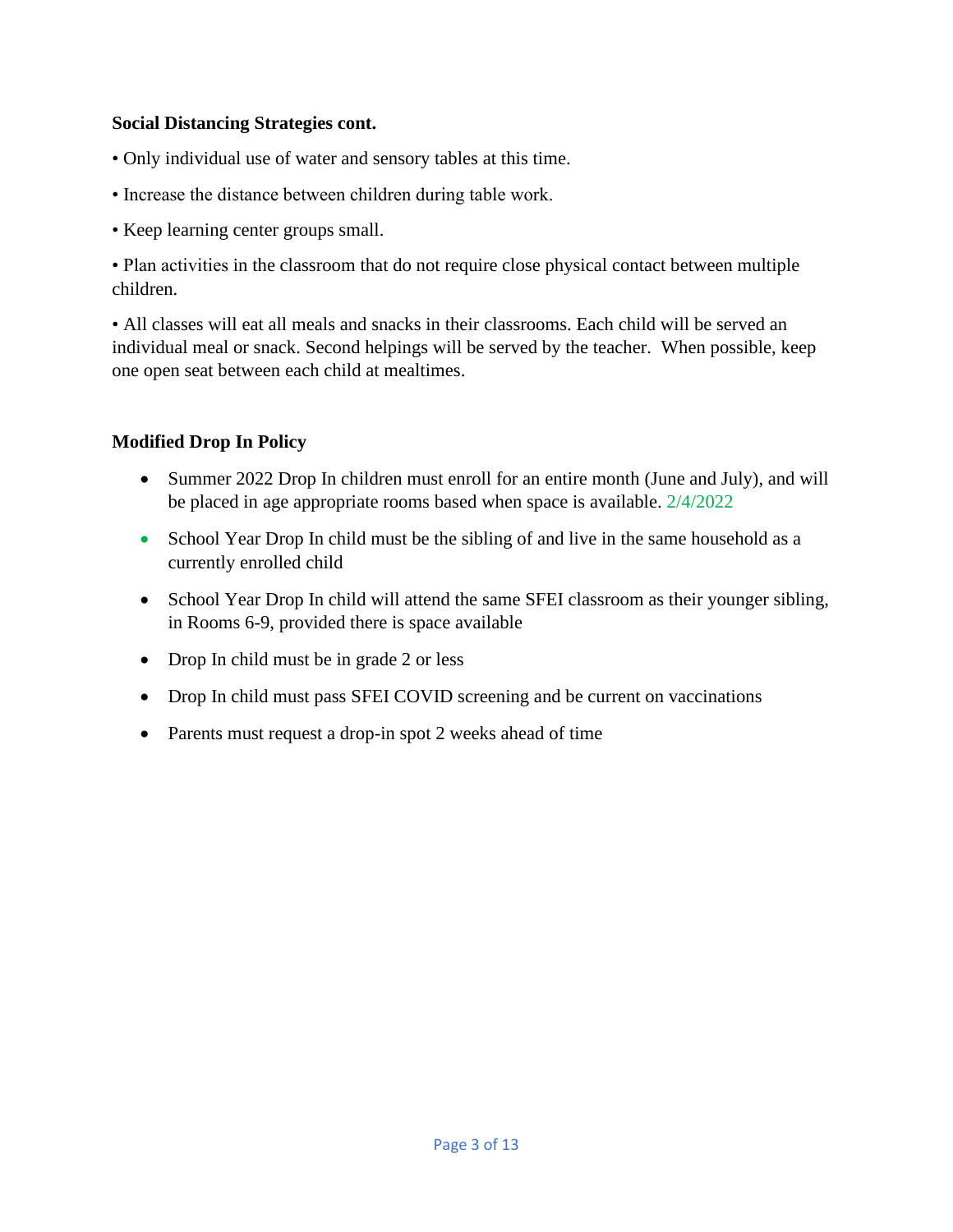# **Modified Child Care Ratios**

# **Table 1**

| <b>Room Number</b> | <b>TDFPS New</b>                   |                                     | SFEI 8:30-4:00                     |                                     |
|--------------------|------------------------------------|-------------------------------------|------------------------------------|-------------------------------------|
|                    | Staff-to-<br><b>Child</b><br>Ratio | <b>Maximum</b><br><b>Group Size</b> | Staff-to-<br><b>Child</b><br>Ratio | <b>Maximum</b><br><b>Group Size</b> |
| Room 0             | 1/4                                | 8                                   | 1/3                                | 6                                   |
| Room 1             | 1/5                                | 10                                  | 1/3.5                              | 10                                  |
| Room 2             | 1/7                                | 14                                  | 1/4                                | 13                                  |
| Room 3             | 1/8                                | 16                                  | 1/5                                | 13                                  |
| Rooms $4 & 5$      | 1/10                               | 20                                  | 1/8                                | 15                                  |
| Rooms $6 & 7$      | 1/10                               | 20                                  | 1/9                                | 17                                  |
| Rooms 8 & 9        | 1/10                               | 20                                  | 1/10                               | 20                                  |

*\* Group sizes should be stable, with the same children and caregivers in the same group every day. These groups can be in the same room, as is current practice, but the separation of the two groups should be emphasized.* 

*\* Floating staff members are allowed under this modified class size table. To the extent possible, these floating staff members should float in the same rounds with the same students every day.* 

# **Enhanced Hygiene Practices**

• Continue vigilant hand washing: Before entering the classroom, before eating, after eating, after playing outside, after using the restroom, after toileting/diapering, after cleaning/wiping noses/drool, after having hands on face, after handling garbage, after cleaning, after taking off gloves.

• Closely supervise children to ensure that any toy they put into their mouth is immediately set aside, out of the reach of the children, to be disinfected before using again.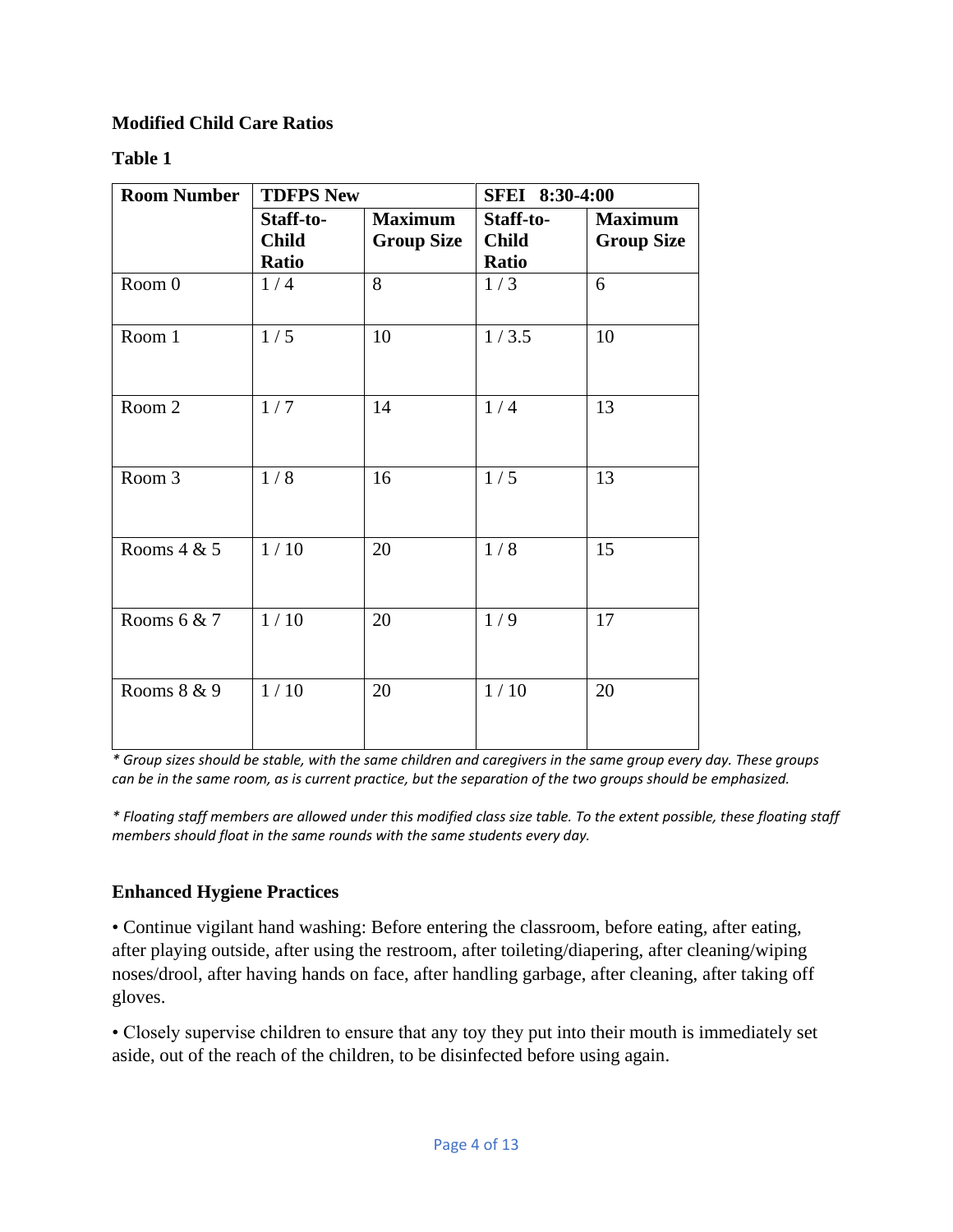## **Enhanced Cleaning and Disinfecting Measures**

• Meals and Snacks will be served in the classrooms. Kitchen Staff will deliver individual meals and the classroom teachers will serve the children.

- Dishes and utensils will be thoroughly cleaned and sanitized by the kitchen staff between use.
- Classroom tables will be thoroughly cleaned and disinfected after meals and snacks.
- Disposable cups will be used at all classroom, common area and playground water fountains.

• Increase cleaning and disinfection to 4 times per day (9 am, 12pm, 3pm, 5:15pm) wipe to remove soil, spray with disinfectant and allow to air dry all areas touched by children and adults including doors, light switches, phones, tables, chairs, toys, shared classroom supplies and restroom fixtures.

- Disinfect all learning materials, toys and shared classroom supplies between groups.
- Use individual sets of blocks, writing materials, art supplies, playdough and sensory materials.
- Toys and materials that cannot be cleaned and sanitized will not be used.

• Children's books and other paper materials should be rotated once used by one group in a classroom. They should not be used by any other group for at least 36 hours.

• Front Desk Staff will disinfect hallway and lobby phones, tablets, touch screens, remote controls, and keyboards with alcohol-based wipes 3 times daily. (10 am, 3 pm and 5:30 pm)

• Each child's bedding is stored separately and washed weekly or before use by another child. Cots and cribs are labeled for each child and disinfected weekly.

- Infants, toddlers, and their caregivers should have multiple changes of clothes on hand.
- Infant and toddler caregivers should keep long hair tied up off their shoulders.

• Infant and toddler caregivers should wash with soap and water their hands, neck and anywhere touched by a child's secretions.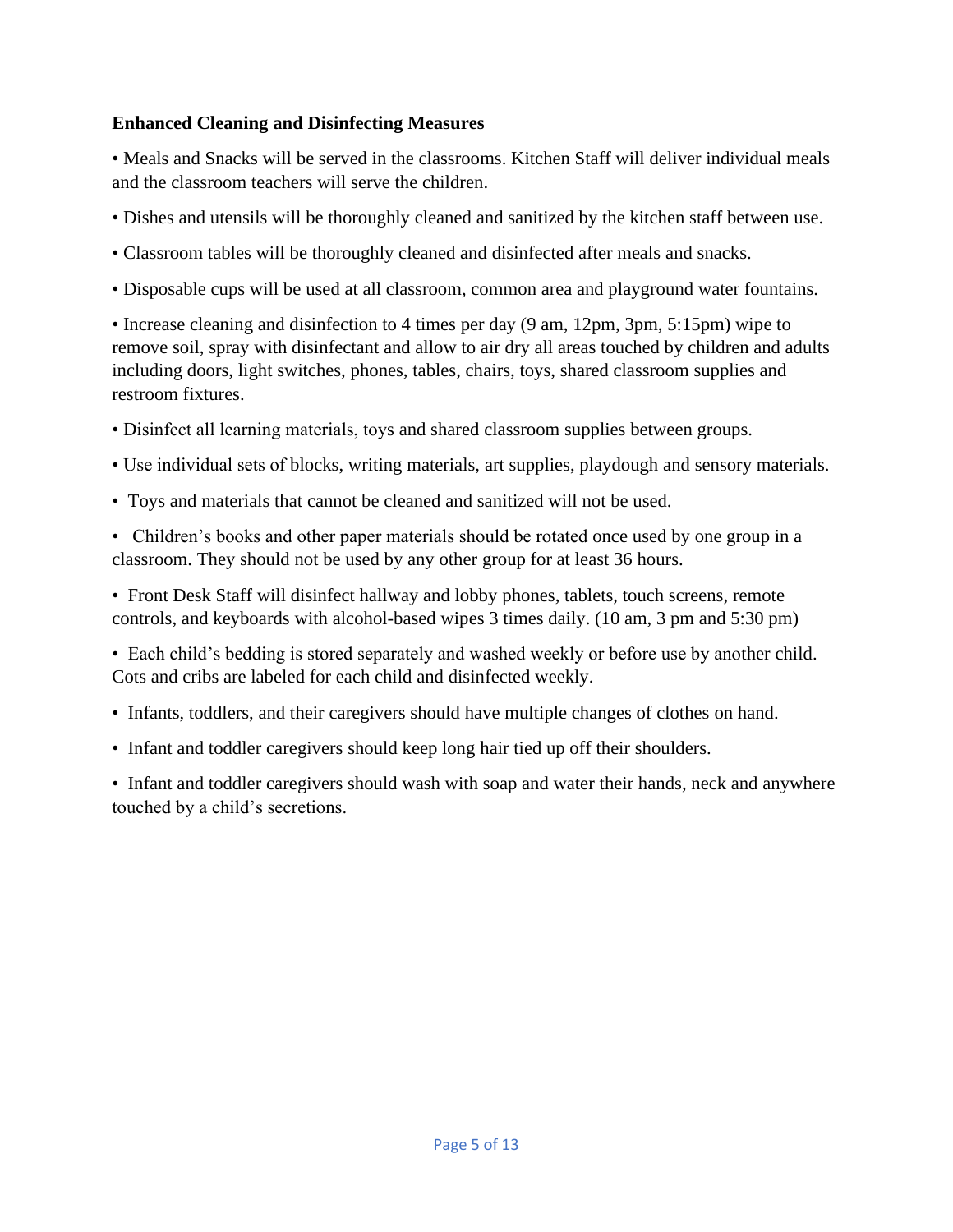# **Modified Drop Off Procedures**

- All Adults and school age siblings will wear a face mask when entering SFEI.
- All Adults and school age siblings will use hand sanitizer when entering SFEI.

• Parents should spend 5 minutes or less in the building when dropping off and picking up their children.

• All Children and Parents will have their temperature taken and assessed for signs of illness before being allowed into the building.

- Parents will use hand sanitizer before entering SFEI
- Children will wash hands when they first arrive in the classroom.

Admission to SFEI will be denied for:

- Fever of 100.4 or higher as required in the Texas Child Care Licensing Emergency Rules for COVID19.
- Any sign or symptom of COVID-19; fever of 100.4 or higher, chills, cough, shortness of breath or difficulty breathing, sore throat, body aches, headache, new loss of taste or smell, diarrhea, fatigue, congestion or runny nose, nausea, vomiting.
- Full Screening Procedures below
- After passing the Health Screening, Parents will walk their children to the classroom door.

# **Modified Pick Up Procedures**

- All Adults and school age siblings will wear a face mask when entering SFEI.
- All Adults and school age siblings will use hand sanitizer when entering SFEI.

• Parents should spend 5 minutes or less in the building when dropping off and picking up their children.

• Children will wash hands before leaving the center at pick up time.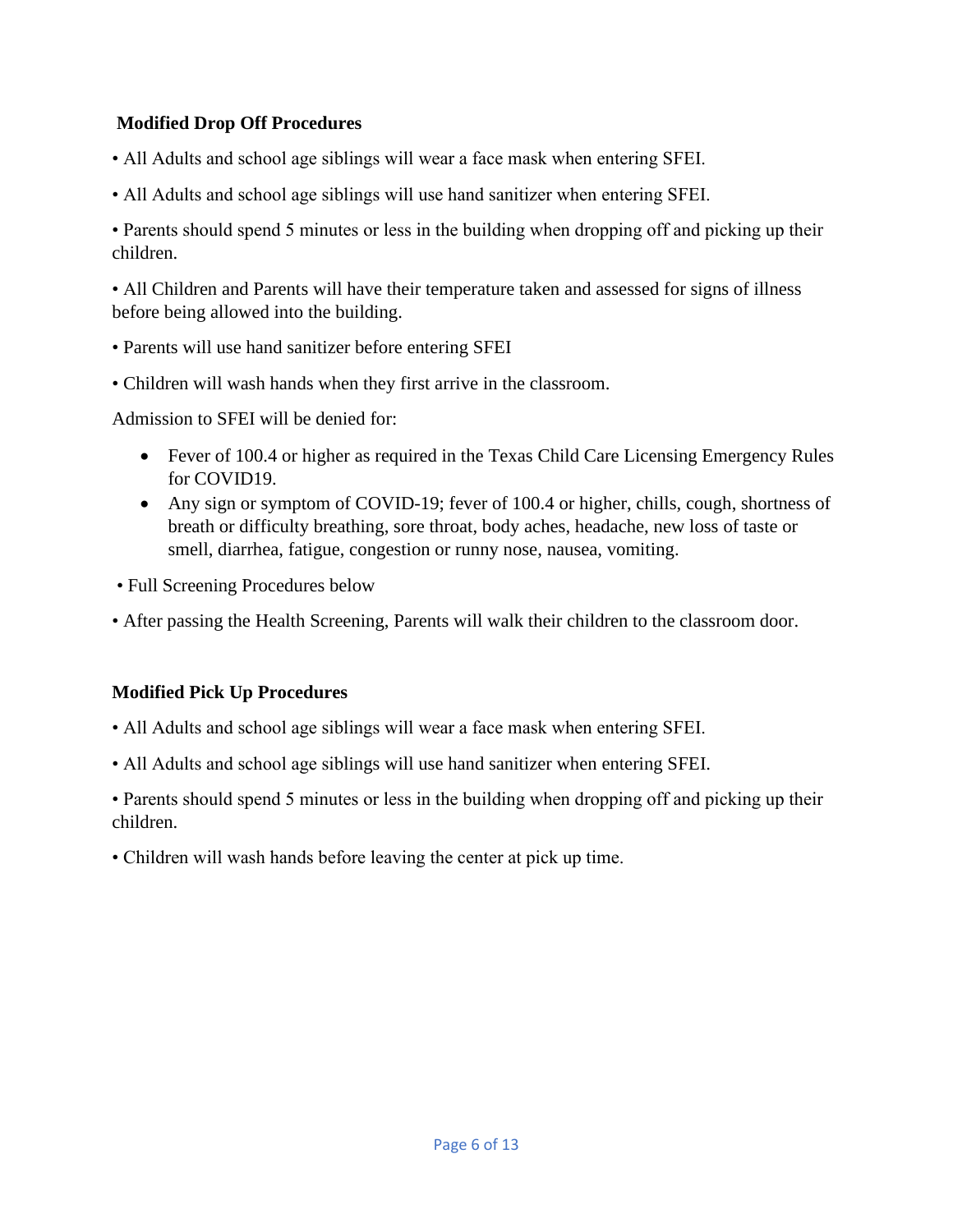## **Screening Procedures**

• All Staff and Children will have their temperature taken by SFEI Administrative Staff and assessed for signs of illness before being allowed into the building.

• SFEI Administrative Staff have completed the Special Considerations for Infection Control During COVID-19 training, a course from the Texas A&M Agrilife Extension.

• A no touch thermometer will be used.

• Parents and Staff will be asked the following screening questions: 2/4/2022

Q1: Has anyone in your household been diagnosed or tested positive for COVID-19? Screening Person will note response. If yes, access to the CCC will be denied.

Q2: Does anyone in your household have a sign or symptom of possible COVID19; fever of 100.4 or over, chills, cough, shortness of breath or difficulty breathing, sore throat, body aches, headache, new loss of taste or smell, diarrhea, fatigue, congestion or runny nose, nausea, vomiting?

Screening Person will note response. If yes, access to the CCC will be denied.

Q3: Is your/your child's temperature 100.4 or greater? Screening Person will take temperature and note outcome. If yes, access to the CCC will be denied

**If a child or staff member does not pass the screening, they will not be allowed into the Childcare Center.**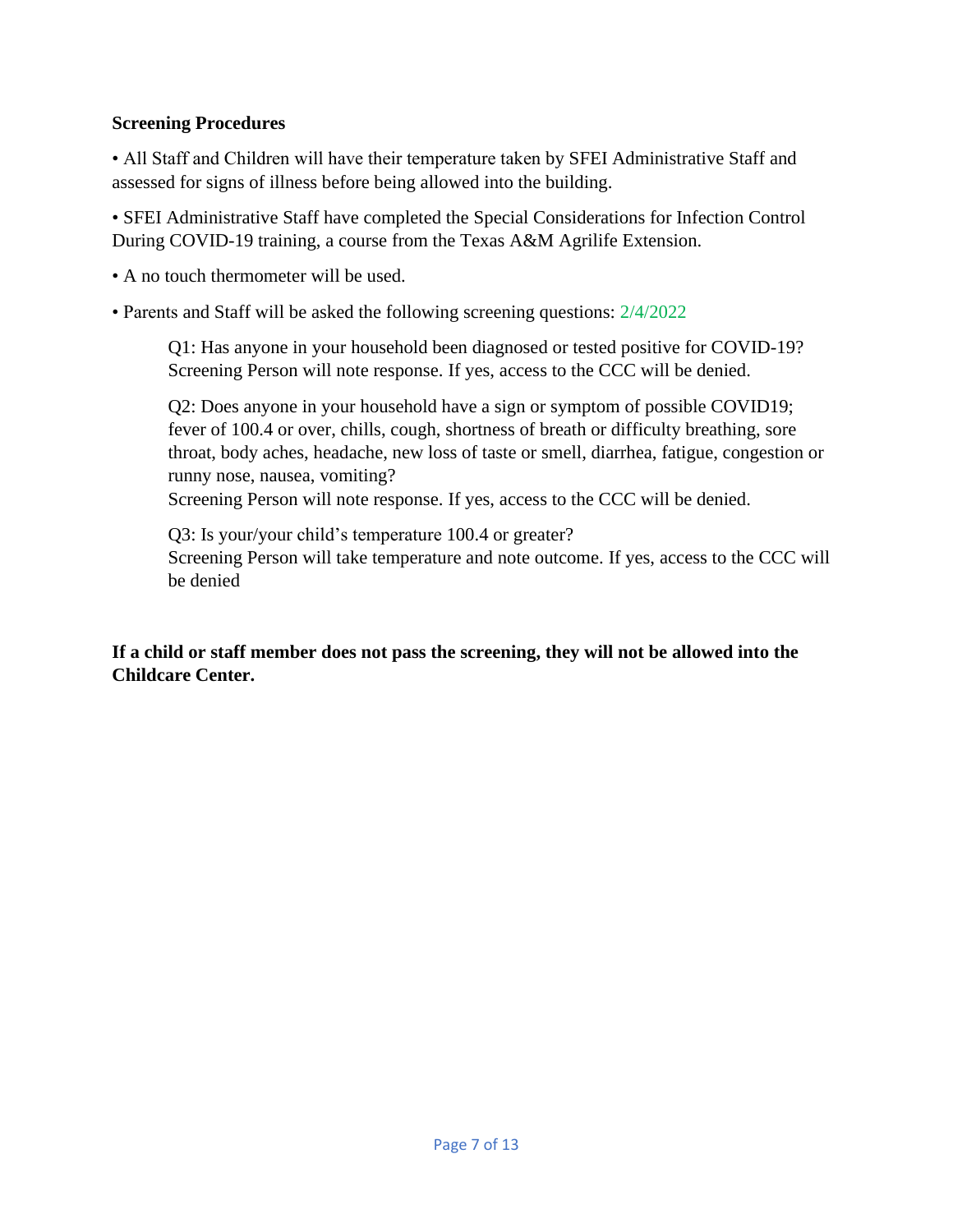# **Notifying SFEI 2/4/2022**

- If a child or staff member tests positive for COVID-19 and the child or staff member was at SFEI within 5 calendar days of positive test or symptom onset (whichever occurred first), the SFEI Director shall be notified as soon as possible **SFEI: 281-483-4734 - After Hours: 832-727-4252**
- If a child or staff member develops symptoms of COVID-19 within 5 calendar days of being at SFEI, the SFEI Front Desk shall be notified as soon as possible. **SFEI Front Desk 281-483-4734 [spacefamilyjsc@gmail.com](mailto:spacefamilyjsc@gmail.com)**
- If a child or staff member has been identified as a close/tracing contact or has known exposure to COVID19 and the child or staff member was at SFEI within 5 calendar days of being notified as a close contact, the SFEI Front Desk shall be notified as soon as possible.

**SFEI Front Desk 281-483-4734 [spacefamilyjsc@gmail.com](mailto:spacefamilyjsc@gmail.com)**

• If a Household Member of a child or staff member tests positive for COVID-19 and the child or staff member was at SFEI within 5 calendar days of positive test of the household member, the SFEI Director shall be notified as soon as possible **SFEI: 281-483-4734 After Hours: 832-727-4252**

# **SFEI Reporting (2/4/2022)**

- If a SFEI Staff Member has been on site within the 48-hour period before symptoms started, the SFEI Director will immediately notify JSC Occupational Health.
- All enrolled families will be notified of symptoms of a communicable disease or diagnosis of a communicable disease, including COVID-19,at SFEI if the child or staff member has been at SFEI within 5 days of symptom onset.
- The SFEI Director will contact JSC Occupational Health, the Harris County Health District and Child Care Licensing to report the presence of COVID-19.
- Using proper PPE, SFEI staff will give areas visited by the ill person a thorough cleaning and disinfecting. Outside doors will be opened and fans will be used to increase fresh air circulation in the area when possible Details can be found under Deep Cleaning and Disinfecting the CCC.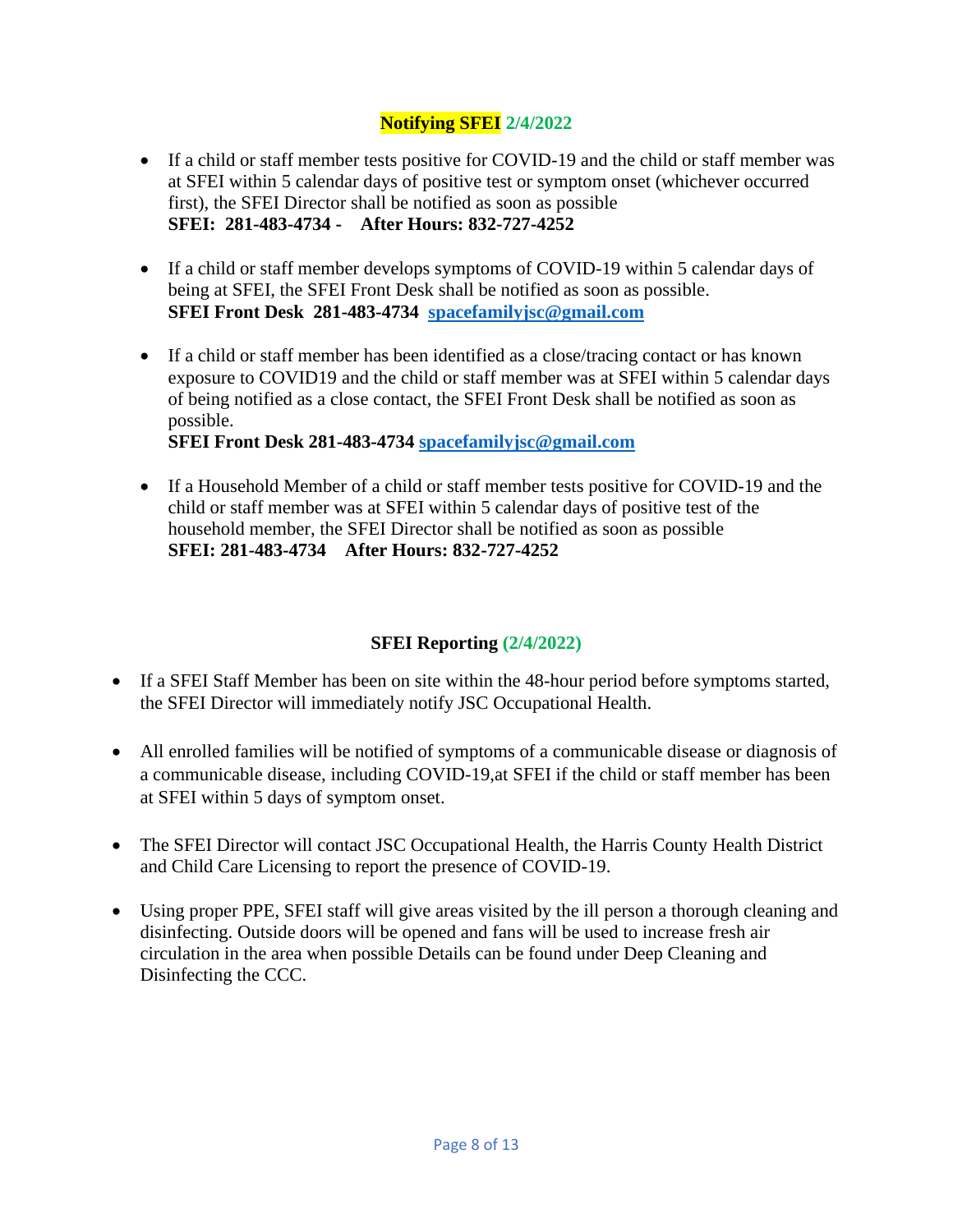# **Quarantine and Isolation Requirements 2/4/2022**

Based on 01/27/22 revision of JSC and WSTF COVID-19 Requirements and Procedures

# **Quarantine Requirements**

a. Calculating Quarantine: The date of your exposure is considered day 0. Day 1 is the first full day after your last contact with a person who has had COVID-19.

b. Quarantine scenarios and return requirements are listed in Table 2 below.

c. Close Contact is defined as someone who was within 6 feet of a person infected with or has symptoms of COVID-19 for a cumulative total of 15 minutes or more over a 24-hour period starting from 2 days before illness onset (or, for asymptomatic patients, 2 days prior to test specimen collection) until the time the patient is isolated.

| <b>Table 2 Quarantine Scenarios</b>              | <b>Return To Work Requirements (Employee)</b>      | <b>Return To School Requirements (Child)</b>        |  |
|--------------------------------------------------|----------------------------------------------------|-----------------------------------------------------|--|
| 1. Employee or child has been identified as a    | a. Stay home and quarantine for at least 5 full    | a. Stay home and quarantine for at least 5 full     |  |
| close/tracing contact or has a known exposure to | days.                                              | days.                                               |  |
| COVID-19 (not a household member) and HAS        | b. Employee must get tested on day 5 (NAAT).       | b. Child should get tested on day 5 (NAAT).         |  |
| <b>NOT HAD</b> a laboratory confirmed case of    | (1) If positive, follow Isolation Requirements.    | (1) If positive, follow Isolation Requirements.     |  |
| COVID-19 in the past 90 days (confirmed by       | (2) If negative, continue to wear a KN95 or        | (2) If negative, return to SFEI.                    |  |
| laboratory viral test, NAAT).                    | surgical mask while on site for a total of 10 days | c. If unable to get tested, stay home a total of 10 |  |
|                                                  | after exposure.                                    | days after exposure.                                |  |
|                                                  |                                                    |                                                     |  |
| 2. Employee or child has a member of their       | Calculating the Start of Quarantine                | Calculating the Start of Quarantine                 |  |
| household who has tested positive and/or has     |                                                    |                                                     |  |
| symptoms of COVID-19 and the employee or         | Situation A: If the household member tests         | Situation A: If the household member tests          |  |
| child HAS NOT HAD a laboratory confirmed         | positive (NAAT or Antigen), and remains            | positive (NAAT or Antigen), and remains             |  |
| case of COVID-19 in the past 90 days             | asymptomatic, the quarantine period (day 0) for    | asymptomatic, the quarantine period (day 0) for     |  |
| (confirmed by laboratory viral test, NAAT).      | the employee starts 5 days after the household     | the child starts 5 days after the household         |  |
| (This assumes that the household member and      | member's last positive test.                       | member's last positive test.                        |  |
| employee or child are still sharing the same     |                                                    |                                                     |  |
| residence).                                      | Situation B: If the household member is            | Situation B: If the household member is             |  |
|                                                  | symptomatic and tests positive (NAAT or            | symptomatic and tests positive (NAAT or             |  |
|                                                  | Antigen), the quarantine period (Day $0$ ) for the | Antigen), the quarantine period (Day $0$ ) for the  |  |
|                                                  | employee starts after the infected household       | child starts after the infected household contact   |  |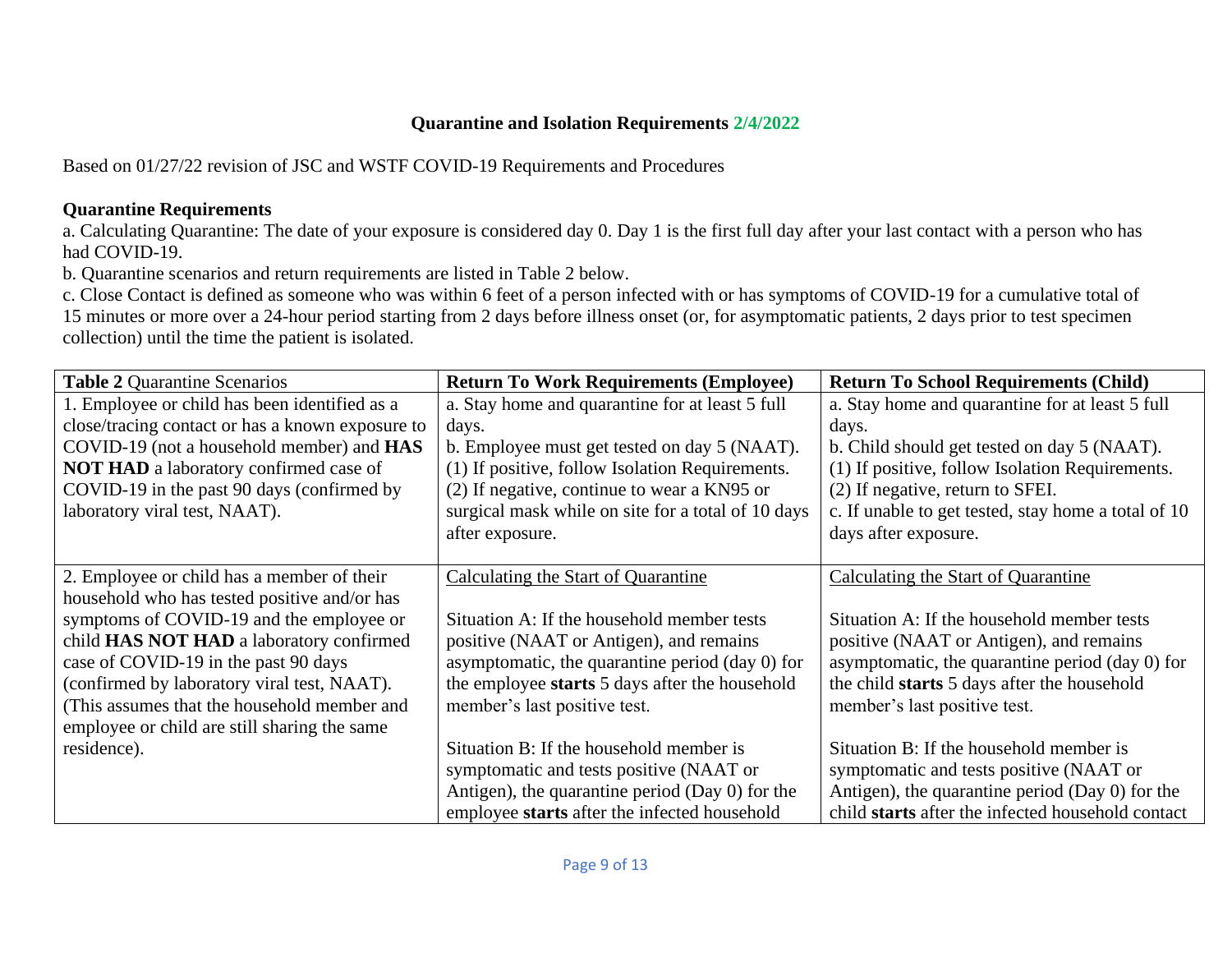|                                                                                        | contact recovers (24 hours with no fever without<br>use of fever-reducing medications and other<br>symptoms of COVID-19 are improving) and 5<br>days after the symptoms first started.                                                                                                                                                                             | recovers (24 hours with no fever without use of<br>fever-reducing medications and other symptoms<br>of COVID-19 are improving) and 5 days after<br>the symptoms first started.                                                                                                                                                                                   |
|----------------------------------------------------------------------------------------|--------------------------------------------------------------------------------------------------------------------------------------------------------------------------------------------------------------------------------------------------------------------------------------------------------------------------------------------------------------------|------------------------------------------------------------------------------------------------------------------------------------------------------------------------------------------------------------------------------------------------------------------------------------------------------------------------------------------------------------------|
|                                                                                        | Situation C: If the household member is<br>symptomatic and has NOT been tested, the<br>quarantine period (Day 0) for the employee<br>starts after the infected household contact<br>recovers (24 hours with no fever without use of<br>fever-reducing medications and other symptoms<br>of COVID-19 are improving) and 5 days after<br>the symptoms first started. | Situation C: If the household member is<br>symptomatic and has NOT been tested, the<br>quarantine period (Day 0) for the child starts<br>after the infected household contact recovers (24<br>hours with no fever without use of fever-<br>reducing medications and other symptoms of<br>COVID-19 are improving) and 5 days after the<br>symptoms first started. |
|                                                                                        | <b>Return to Work Requirement</b><br>a. For each of the situations, follow the<br>Quarantine return requirements (Table 2 1.a-c.).                                                                                                                                                                                                                                 | <b>Return to School Requirement</b><br>a. For each of the situations, follow the Isolation<br>return requirements (Table 2 1.a-c.).                                                                                                                                                                                                                              |
|                                                                                        | b. If the household member has symptoms and<br>receives a negative NAAT, the employee may<br>return to work assuming they themselves are<br>asymptomatic.                                                                                                                                                                                                          | b. If the household member has symptoms and<br>receives a negative NAAT, the child may return<br>to school assuming they themselves are<br>asymptomatic.                                                                                                                                                                                                         |
| 3. Employee or child who has been identified as                                        | Quarantine not required.                                                                                                                                                                                                                                                                                                                                           | Quarantine not required.                                                                                                                                                                                                                                                                                                                                         |
| a close/tracing contact or has a known exposure                                        |                                                                                                                                                                                                                                                                                                                                                                    |                                                                                                                                                                                                                                                                                                                                                                  |
| to COVID-19 and HAS HAD a confirmed case<br>of COVID-19 (confirmed by laboratory viral | (1) Employee shall monitor themselves for<br>COVID-19 symptoms for 10 days following an                                                                                                                                                                                                                                                                            | (1) Parents shall monitor child for COVID-19<br>symptoms for 10 days following an exposure                                                                                                                                                                                                                                                                       |
| test, NAAT                                                                             | exposure and if symptoms do occur, follow                                                                                                                                                                                                                                                                                                                          | and if symptoms do occur, follow Isolation                                                                                                                                                                                                                                                                                                                       |
| Policy will be re-evaluated as COVID-19 variant                                        | <b>Isolation Requirements.</b>                                                                                                                                                                                                                                                                                                                                     | Requirements.                                                                                                                                                                                                                                                                                                                                                    |
| data changes.                                                                          | (2) Shall wear a surgical or KN95 mask while<br>on site for at least 10 days.                                                                                                                                                                                                                                                                                      |                                                                                                                                                                                                                                                                                                                                                                  |
|                                                                                        |                                                                                                                                                                                                                                                                                                                                                                    |                                                                                                                                                                                                                                                                                                                                                                  |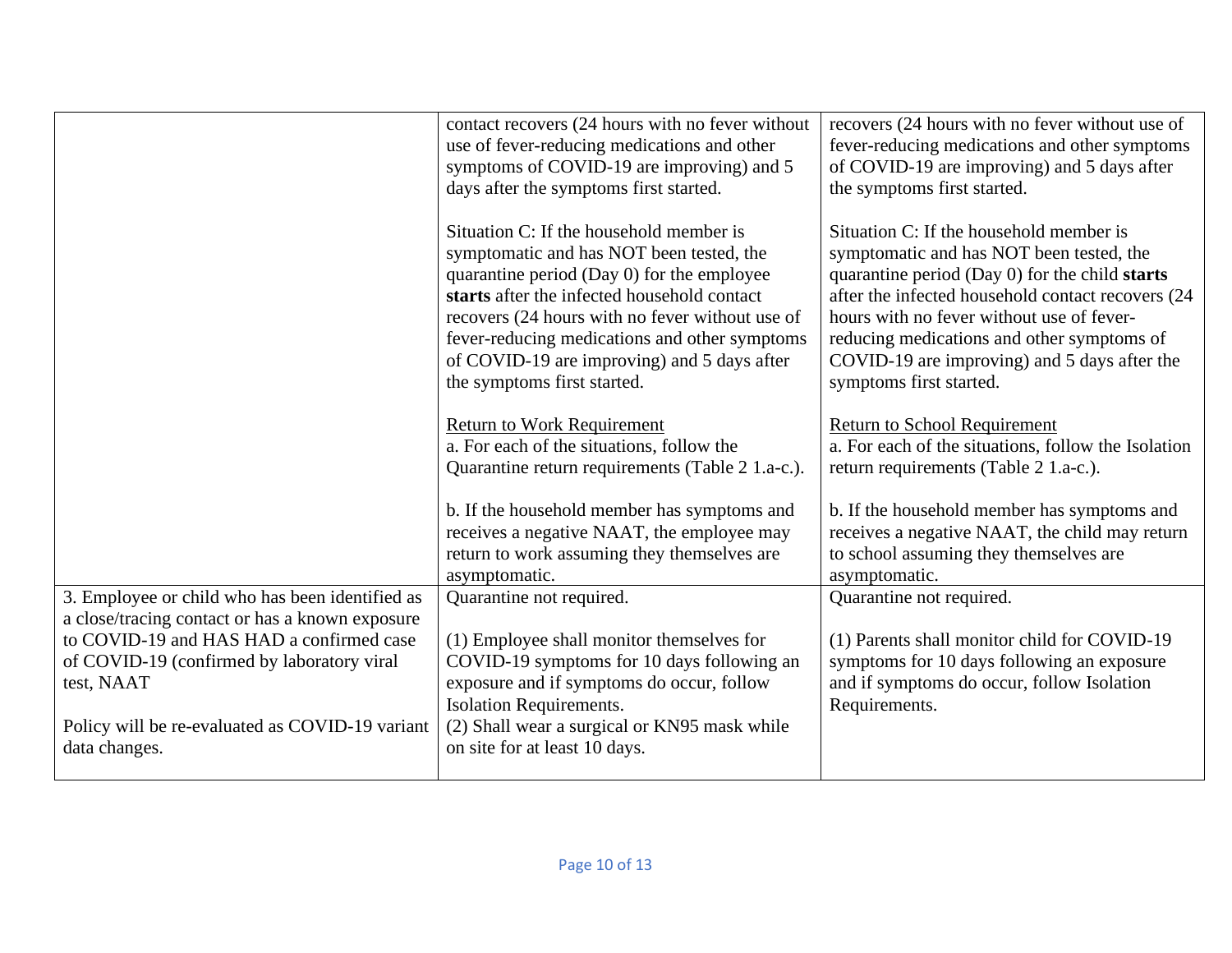# **Isolation Requirements**

a. Calculating isolation: Day 0 is your first day of symptoms or a positive viral test. Day 1 is the first full day after your symptoms developed or your test specimen was collected.

b. Home isolation scenarios and return to work requirements are listed in Table 3 below.

| <b>Table 3 Home Isolation Scenarios</b>              | <b>Return To Work Requirements (Employee)</b>      | <b>Return To School Requirements (Child)</b>       |  |
|------------------------------------------------------|----------------------------------------------------|----------------------------------------------------|--|
| 1. Employee or child has <b>tested positive</b> for  |                                                    |                                                    |  |
| COVID-19 (Antigen or NAAT)                           | a. At least 3 days have passed since recovery      | a. At least 3 days have passed since recovery      |  |
|                                                      | (72 hours with no fever without use of fever-      | (72 hours with no fever without use of fever-      |  |
| Note that for future Quarantine Scenarios for        | reducing medications and other symptoms of         | reducing medications and other symptoms of         |  |
| exception with prior infection, a confirmed          | COVID-19 are improving) and,                       | COVID-19 are improving) and,                       |  |
| laboratory viral test is required.                   | b. At least 10 days have passed since symptoms     | b. At least 10 days have passed since symptoms     |  |
|                                                      | first appeared and,                                | first appeared and,                                |  |
|                                                      | c. At least 20 days since discharge if             | c. At least 20 days since discharge if             |  |
|                                                      | hospitalized or if history of                      | hospitalized or if history of                      |  |
|                                                      | immunocompromised state                            | immunocompromised state                            |  |
|                                                      | <b>OR</b>                                          | <b>OR</b>                                          |  |
|                                                      | d. For persons who never develop symptoms,         | d. For persons who never develop symptoms,         |  |
|                                                      | isolation and other precautions can be             | isolation and other precautions can be             |  |
|                                                      | discontinued 5 days after the date of their first  | discontinued 10 days after the date of their first |  |
|                                                      | positive test for COVID-19.                        | positive test for COVID-19.                        |  |
|                                                      |                                                    |                                                    |  |
|                                                      | Then continue to wear a mask (KN95 mask)           |                                                    |  |
|                                                      | onsite) for an additional 5 days for a total of 10 |                                                    |  |
|                                                      | days.                                              |                                                    |  |
| 2. Employee or child exhibits symptoms of            | a. At least 3 days have passed since recovery      | a. At least 3 days have passed since recovery      |  |
| COVID-19 or the flu but has not taken a              | (72 hours with no fever without use of fever-      | (72 hours with no fever without use of fever-      |  |
| <b>COVID-19 test</b> (and has not been hospitalized) | reducing medications and other symptoms of         | reducing medications and other symptoms of         |  |
|                                                      | COVID-19 are improving) and                        | COVID-19 are improving) and                        |  |
|                                                      | b. At least 10 days have passed since symptoms     | b. At least 10 days have passed since symptoms     |  |
|                                                      | first appeared.                                    | first appeared.                                    |  |
|                                                      |                                                    |                                                    |  |
|                                                      |                                                    |                                                    |  |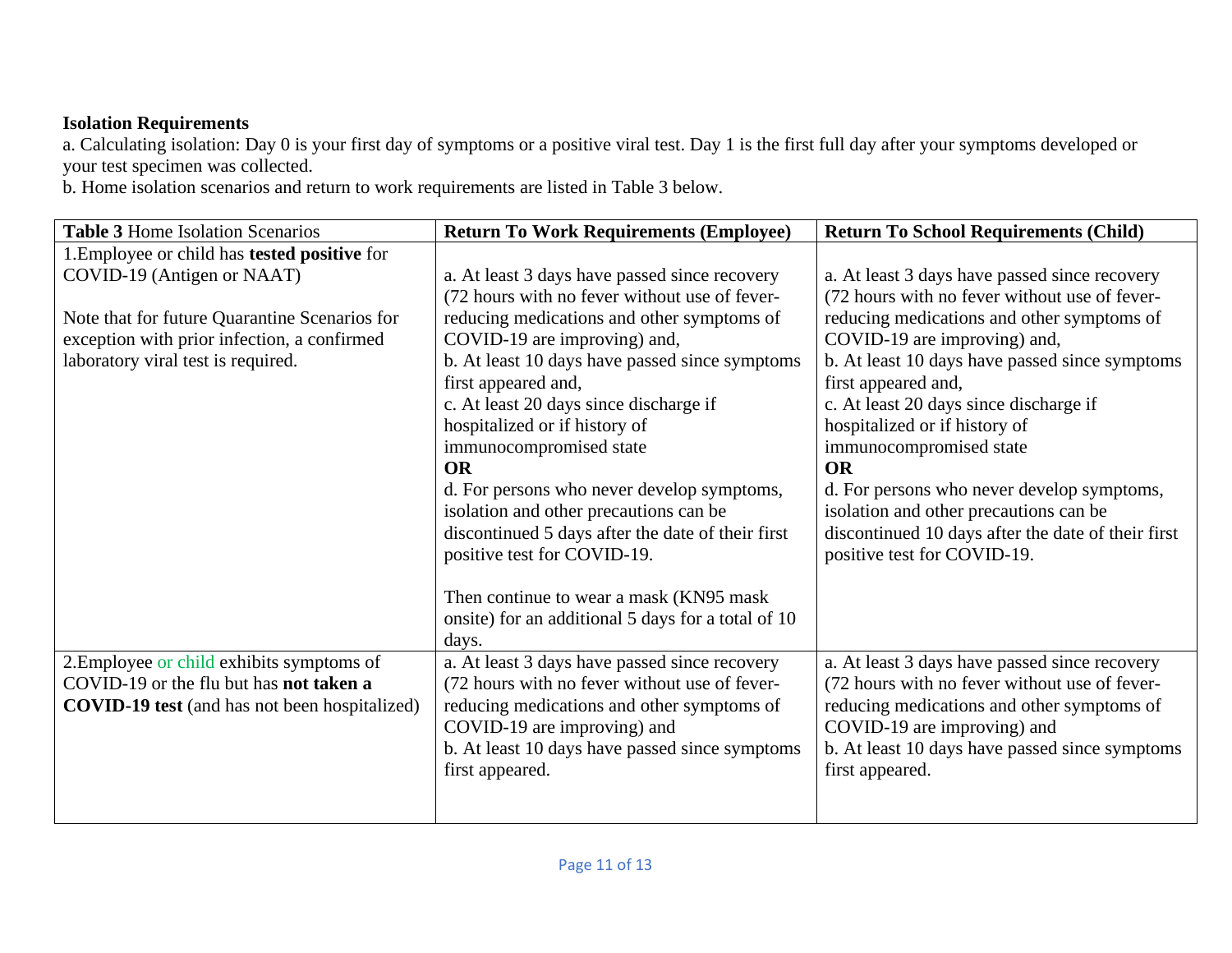| 3. Employee or child exhibits symptoms of        | a. At least 3 days have passed since recovery  | a. At least 3 days have passed since recovery |  |
|--------------------------------------------------|------------------------------------------------|-----------------------------------------------|--|
| COVID-19 or the flu (and has not been            | (72 hours with no fever without use of fever-  | (72 hours with no fever without use of fever- |  |
| hospitalized) but had a <b>negative COVID-19</b> | reducing medications and other symptoms of     | reducing medications and other symptoms of    |  |
| test (NAAT)                                      | COVID-19 are improving) and,                   | COVID-19 are improving) and,                  |  |
|                                                  | b. At least full 5 days have passed since      | b. At least full 5 days have passed since     |  |
|                                                  | symptoms first appeared,                       | symptoms first appeared                       |  |
|                                                  |                                                |                                               |  |
|                                                  | Then continue to wear a mask (KN95 or          |                                               |  |
|                                                  | surgical mask onsite) for an additional 5 days |                                               |  |
|                                                  | for a total of 10 days.                        |                                               |  |